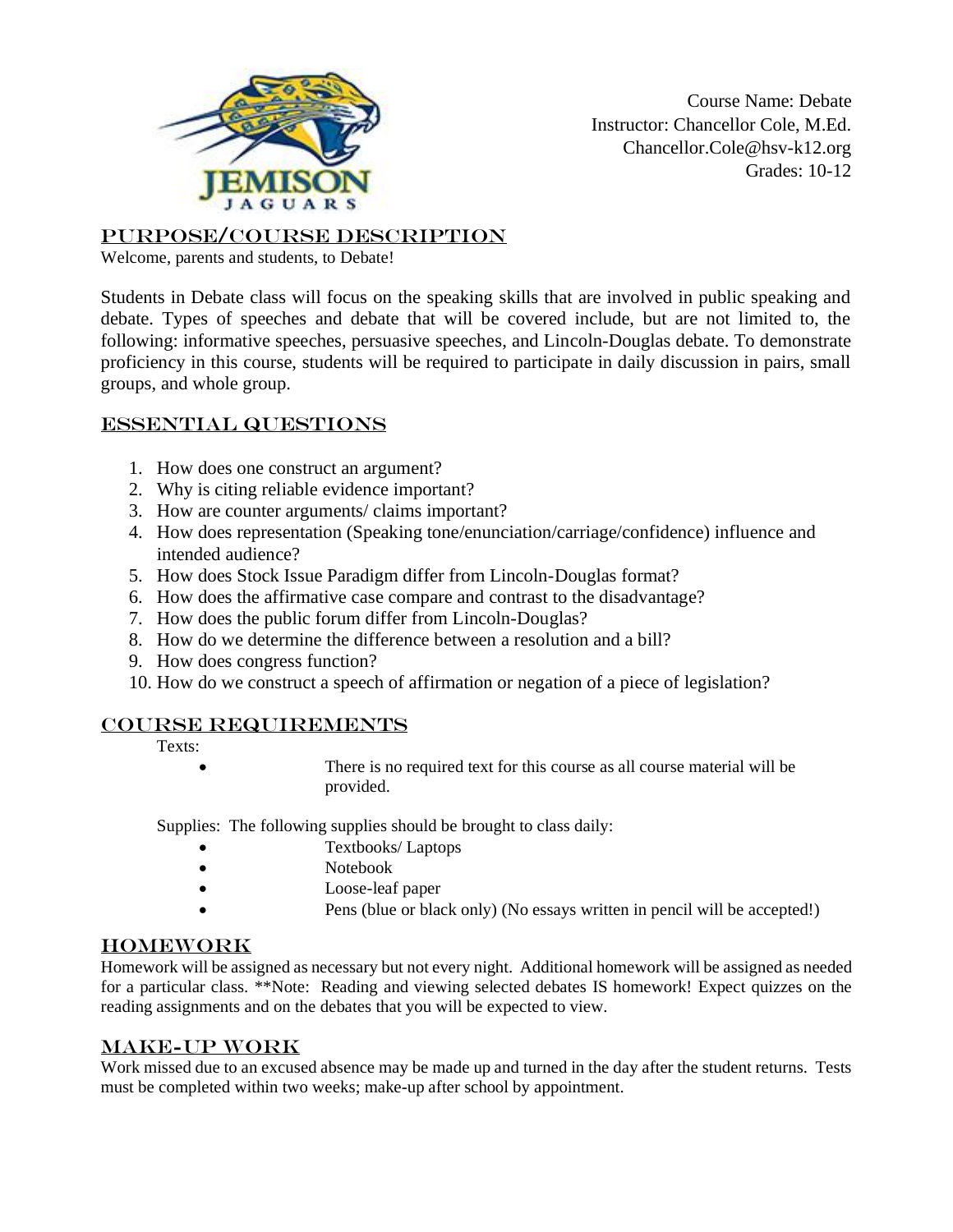Work missed due to an unexcused absence may not be made up. It is the student's responsibility to find out if work was missed during his/her absence and complete it in a timely fashion.

## **GRADING**

### **Grades will be assigned according to the following percentages for each nine weeks:**

- 60%: Summative Assessment (performance-based assessments, labs, projects, writing assessment, all of which directly reflect course standards)
- 40% In-Class assignments that directly reflect course standards and homework

## **Access to Current Student Grades:**

Grades will be updated weekly on I Now. Parents/ guardians can access this via parent portal located on the Huntsville City Schools district website. If a parent/ guardian is unable to access his/her child's grades on-line, he/ she may contact the school office for assistance.

## Academic Honesty

Academic honesty is expected, and the school policy will be strictly enforced. Any student participating in any form of academic misconduct (i.e. cheating, plagiarism, etc.) will receive a zero for the assignment. Appropriate disciplinary actions will also be taken in any case of academic dishonesty.

## TUTORING

Tutoring is available after school upon request during my office hours and questions or comments are always welcome. Please feel free to email me with your concerns, as this is the fastest and most efficient way of communicating with me. Conferences are available upon request.

### **EXPECTATIONS**

- Please come to class on time and prepared to work.
- Leave disagreements at the door.
- Please be respectful of your peers and me.
- I expect you to participate in class discussions and group discussions. We can't have class without your input!
- Due to concerns regarding cell phones, all cell phones should be placed in a purse or bag IN THE OFF POSITION when in my classroom, unless I have explicitly told you otherwise. Phones will be collected during any tests. I don't want you to be tempted to quickly respond to a text.
- I also expect you to ask questions if you don't understand. Remember, I don't know that you aren't understanding a concept if you don't ask questions.

### Videoconferencing (Live Instruction Sessions):

Students participating in videoconferencing sessions (live instruction) should always have the camera turned on. Students should use their school issued Google Account to access the Google Meet or Microsoft Teams sessions. Teachers will not admit students in the live sessions who use nicknames or unknown names as their screen name. All students should be fully dressed when appearing in a live instruction session. Proper behavior and decorum will be expected from all students logged into the videoconferences.

# Areas to be Studied

- I. First Quarter
	- A. Lincoln-Douglas Debate
	- B. Current Resolution
	- C. Case Construction